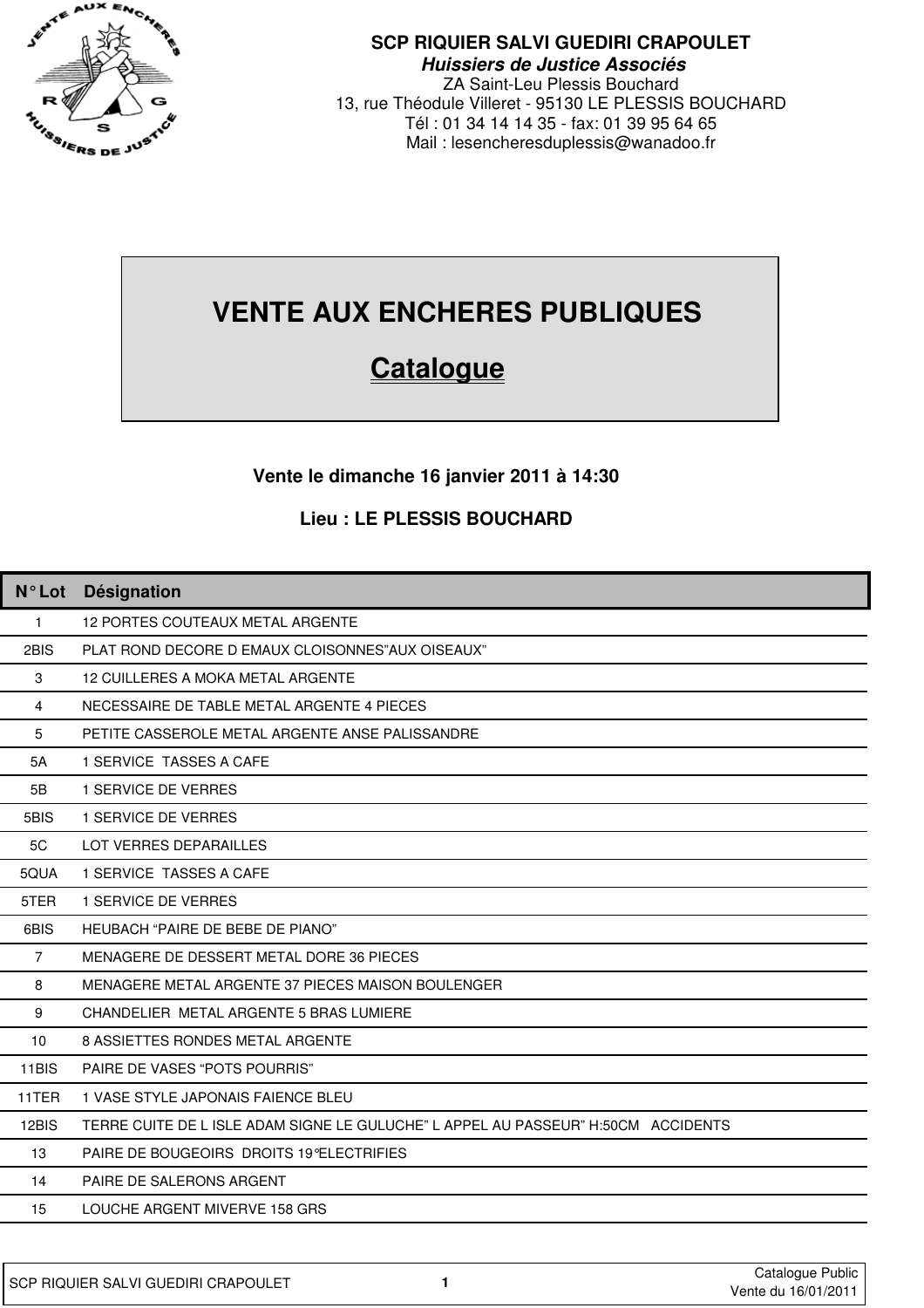| <b>N°Lot</b> | Désignation                                                                                                                                 |
|--------------|---------------------------------------------------------------------------------------------------------------------------------------------|
| 15BIS        | 14 PETITES CUILLERES ARGENT, 12 GRANDES CUILLERES ARGENT, 12 FOURCHETTES ARGENT, 3 CUILLERES 1<br>FOURCHETT ET1 PELLE A TARTE +LOT COUTEAUX |
| 16 BIS       | 1 THEIERE ARGENT                                                                                                                            |
| 16A          | <b>GLACE CADRE ARGENTE</b>                                                                                                                  |
| 17           | COUVERT A SALADE ARGENT 134 GRS                                                                                                             |
| 18BIS        | ENSEMBLE DE 9 TASSES A CAFE EPOQUE LOUIS PHILIPPE                                                                                           |
| 19           | BOITE RONDE ARGENT DECOR IRIS 43 GRS                                                                                                        |
| 20           | BOITE ARGENT DECOR CALECHE 100 GRS                                                                                                          |
| 21BIS        | BELLE NAPE BRODEE MAIN                                                                                                                      |
| 22           | MINAUDIERE EMAIL NOIR FILETS OR                                                                                                             |
| 23           | PAIRE DE LORGNONS PLIANT ART DECO                                                                                                           |
| 24           | JUMELLE DE THEATRE 19° ECAILLE ET POMPONNE ETUI CUIR                                                                                        |
| 25BIS        | DESSIN D ARCHITECTURE AQUARELLE"VUE DU PALAIS DES 4 NATIONS PARIS" SIGNE DUBURQUOY DATE 1866<br>63X96                                       |
| 26           | <b>GROSSE BOITE RONDE EN CLOISONNE</b>                                                                                                      |
| 27           | PAIRE DE VASES PROCELAINE CANTON                                                                                                            |
| 27A          | 1 VASE                                                                                                                                      |
| 27BIS        | 1 CAFETIERE + 1 POT A LAIT PORCELAINE LIMOGES                                                                                               |
| 27QUA        | 1 VASE VERRE MOTIF ROSAS STYLE LALIQUE                                                                                                      |
| 28           | VASE OVERLAY MONTE EN LAMPE                                                                                                                 |
| 29           | PAIRE DE PRESENTOIRS BRONZE ET MARBRE                                                                                                       |
| 30           | PICHET COUVERT ETAIN DECOR CAVALIEN ANGLETERRE 19°                                                                                          |
| 31BIS        | BRONZE ART DECO PATINE VERTE" LARCHER"                                                                                                      |
| 32           | JULES FOUQUET BUSTE HOMME MOUSTACHU EN BRONZE                                                                                               |
| 33           | REGUL"LA SAGESSE"                                                                                                                           |
| 33BIS        | 1 MEDAILLE ARTISTIQUE SIGNE BELMONDO (ANNEE 1962)                                                                                           |
| 34           | EMILE LAPORTE 2 REGULS "LES VIRTUOSES"                                                                                                      |
| 35           | COFFRE A BIJOUX NAPOLEON III BOIS NOIR FILETS IVOIRE                                                                                        |
| 36BIS        | CRISTAUX "ELEGANTES AU BORD DE MER" HUILE SUR TOILE                                                                                         |
| 37           | LOT DE COUVERTS ARGENT POINCON MINERVE 380 GR                                                                                               |
| 38           | GROUPE EN BISCUIT D.A MOREAU                                                                                                                |
| 39BIS        | CRISTAUX "ENFANTS JOUANT SUR LA PLAGE" PAIRE HUILLE SUR TOILE                                                                               |
| 40BIS        | ALBUM PHOTO 19° + ALBUM DE DESSIN PAR INGRES                                                                                                |
| 41BIS        | 1 VASE                                                                                                                                      |
| 41TER        | 1 VASE                                                                                                                                      |
| 42           | "CHAT JAUNE" A DECOR DE LONGWY                                                                                                              |
| 43           | BONBONNIERE A L'EGYPTIENNE                                                                                                                  |
| 45           | <b>COLOMBINE</b>                                                                                                                            |
| 47           | DANSEUSE TURQUE EN PORCELAINE                                                                                                               |
| 48           | "VANNES LE CHATEL" GRANDE COUPE A PUNCH EN CRISTAL                                                                                          |
| 49           | VASE EN CRISTAL DE BOHEME DECORE " AUX ATTRIBUTS DE CHASSE"                                                                                 |
| 50           | SERIE DE OUTEAUX ANCIENS MANCHE OS TRES BELLE QUALITE                                                                                       |
| 51           | SERVICE A POISSONS X1X° DANS SON ECRIN EN ACAJOU                                                                                            |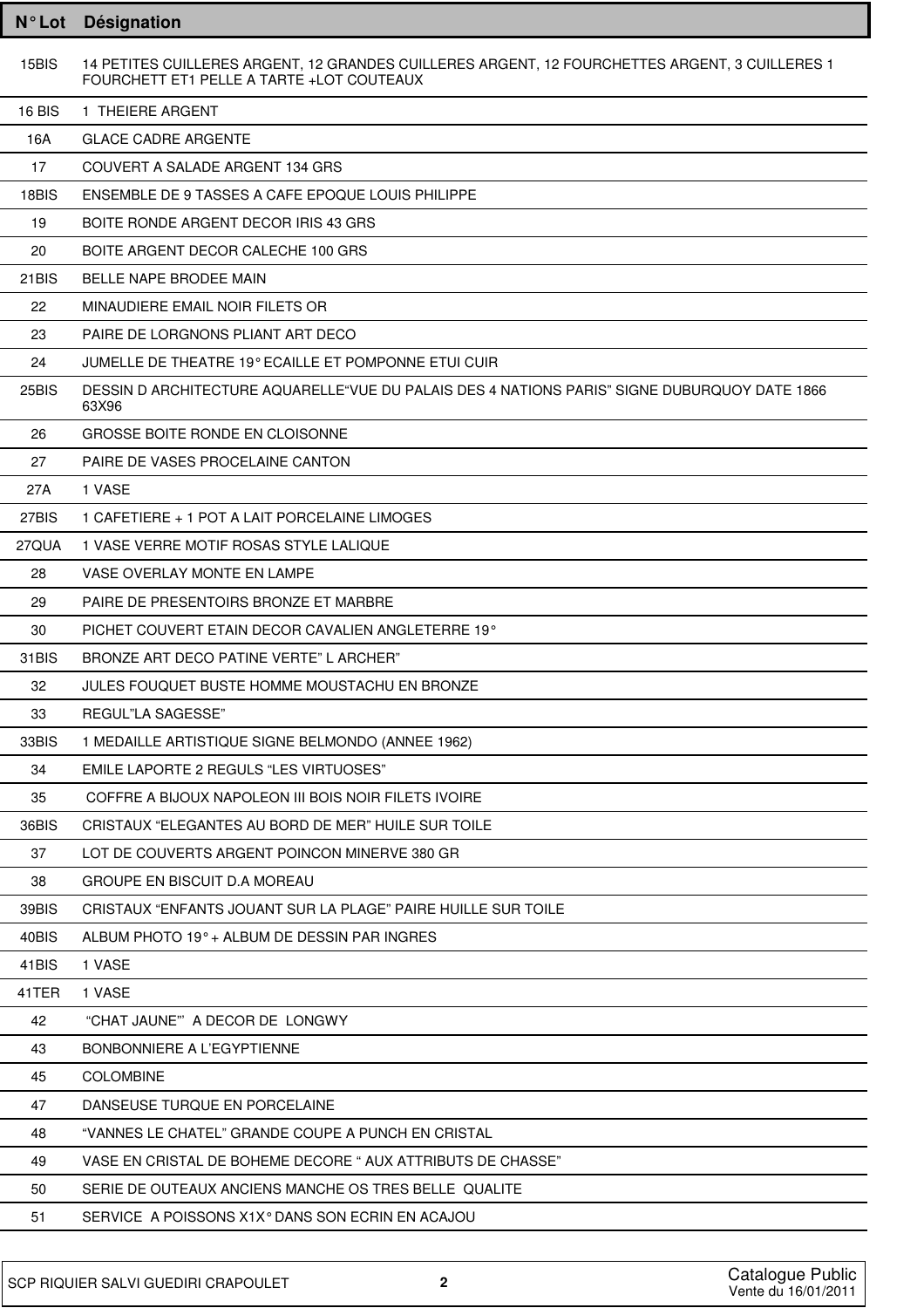|       | N°Lot Désignation                                                                                                         |
|-------|---------------------------------------------------------------------------------------------------------------------------|
| 51A   | 1 ASSIETTE EN ETAING                                                                                                      |
| 51BIS | SERVICE DE TABLE EN PORCELAINE DE LIMOGES                                                                                 |
| 51QUA | <b>SERVICE A CAFE</b>                                                                                                     |
| 51TER | SERVICE DE TABLE                                                                                                          |
| 52    | MOUTARDIER DE COLLECTION                                                                                                  |
| 53    | NECESSAIRE DE TABLE"LUSTUCRU ET MERE MICHEL"                                                                              |
| 54    | SUJET BISCUIT"FILLETTE AU CHAT"                                                                                           |
| 55    | NAPPE DAMASSEE 2.20 X 1.60 ET 12 SERVIETTES ASSORTIES                                                                     |
| 56    | BEAU DRAP DE MARIAGE FINEMENT MONOGRAMME                                                                                  |
| 58    | LOT DE LIVRES ET DE BANDES DESSINES DONT CATALOGUE BALTHUS                                                                |
| 60    | MIGEON ET DREYFUS"LA COLLECTION DU MUSEE CAMANDO"                                                                         |
| 61    | MALLE DE TOILETTE ET NOMBREUX ACCESSOIRES DONT CHAUFFE FER A FRISER                                                       |
| 62    | PENDULE D'OFFICIER FIN X1X ETAT DE MARCHE AVEC SA CLEF                                                                    |
| 62BIS | 1 REVEIL ART DECO DEP MODEL SAVOY                                                                                         |
| 63    | PIED DE LAMPE BOIS ANCIEN                                                                                                 |
| 64    | PIED DE LAMPE BOIS ANCIEN                                                                                                 |
| 65    | PAIRE DE SIEGE D'APRES BERTOIA CIRCA 1950                                                                                 |
| 66    | POUPEE SFBJ MOULE ET CORPS JUMEAU POIGNES FIXE DEBUT XX°50cm                                                              |
| 67    | 2 STATUETTES VICTIMES DE L AMOUR" DAI                                                                                     |
| 68    | 1 BOUTIS + 2 TAIES                                                                                                        |
| 69    | 4 ANTIQUE OUTIL DE TRAVAIL EN FORME D OISEAUX"ANI-ANI" EN TEAK PROVENANCE LAM PUNG REGION SUD<br><b>SUMATRA 1875-1925</b> |
| 70    | ANTIQUE PORTE VERRE PROVENANCE MADURA ISLAN EARLY 1900                                                                    |
| 71    | ANTIQUE CUILERE A RIZ EN TEAK X 3 PIECES PROVENANCE JAVA 1900                                                             |
| 72    | BOITE ANTIQUE A TABAC PROVENANCE ILE MADURA                                                                               |
| 74    | BOITE A RIZ PROVENANCE SUD SUMATRA                                                                                        |
| 75    | 2 BOITES A RIZ CHINOIS                                                                                                    |
| 76    | 1 GROS PINCEAU CALIGRAPHIE CHINOIS                                                                                        |
| 77    | 1 BOITE PINCEAU CHINOIS AVEC 5 PIECES                                                                                     |
| 78    | 1 PORTE LIVRE "CORAN"EN ACAJOU MASSIF                                                                                     |
| 80    | 1 SUSPENSION LAMPE MAROCAINE                                                                                              |
| 80BIS | 2 LUSTRES OPALINE                                                                                                         |
| 80TER | 1 LAMPE PIED ONIX + ABAT JOUR                                                                                             |
| 81    | TABLEAU D UN COSTUME D ENFANT CHINOIS ANCIEN 1900                                                                         |
| 82    | 4 TIMBALES EN LAITON                                                                                                      |
| 83    | 1 PANIER: MESURE A RIZ CHINOIS                                                                                            |
| 84    | 2 PORTES PARCHEMIN INDONESIEN                                                                                             |
| 85    | 8 TOMES E.BENEZIT                                                                                                         |
| 86    | 1 LAMPADAIRE+ 1 LAMPE A PETROL+ 1 LAMPE ART DECO + 2 LAMPES CHEVET                                                        |
| 86BIS | <b>TABLES GIGOGNES</b>                                                                                                    |
| 87    | FLACON FACTISE GEANT "EAU PAR KENZO" H:37                                                                                 |
| 88    | FLACON FACTISE GEANT"FLEUR DE KENZO" X3                                                                                   |
| 89    | FLACON FACTISE GEANT "KENZO POUR HOMME" H:30                                                                              |
|       |                                                                                                                           |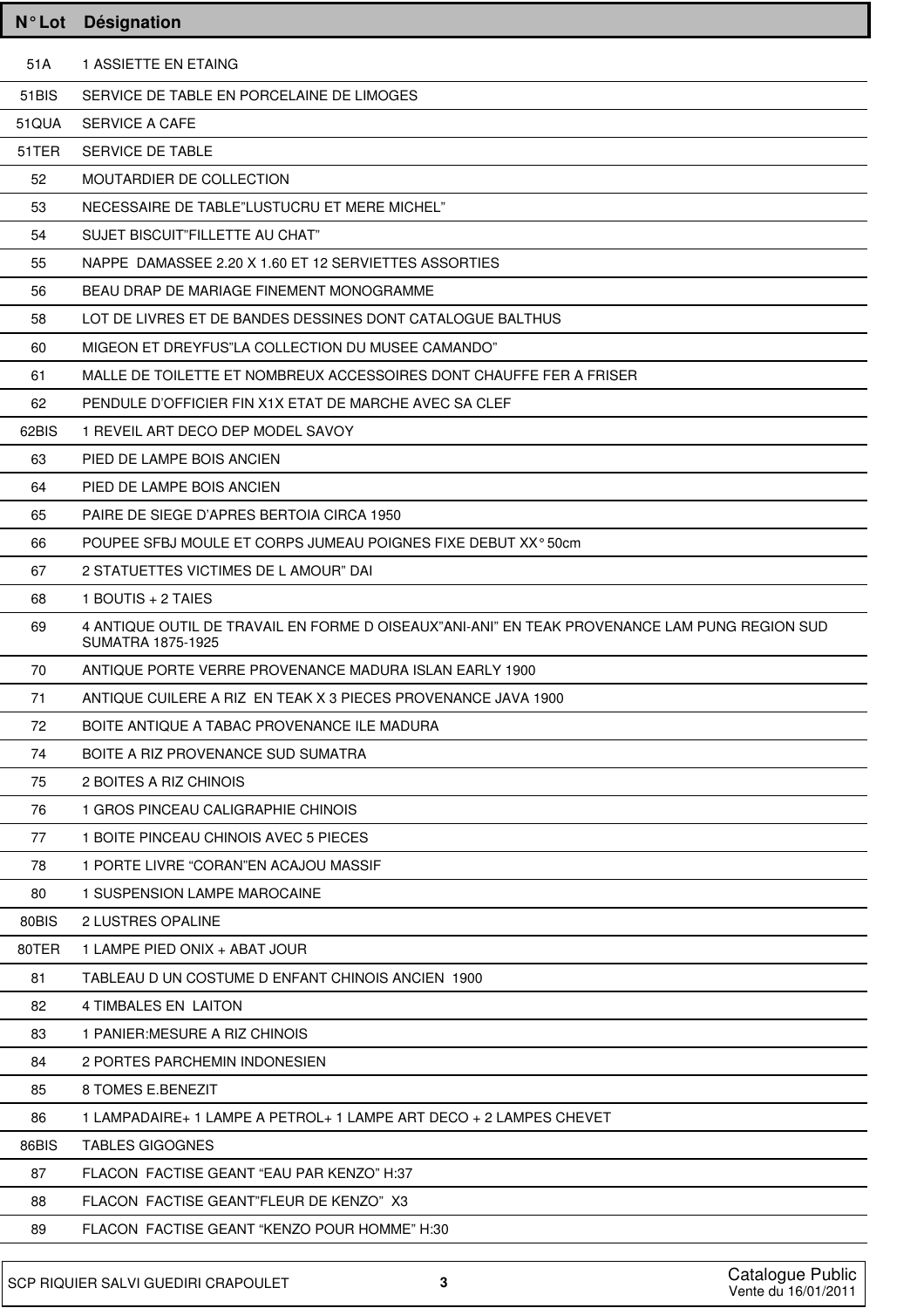| $N^{\circ}$ Lot | <b>Désignation</b>                                                                                                                                                                                                                           |
|-----------------|----------------------------------------------------------------------------------------------------------------------------------------------------------------------------------------------------------------------------------------------|
| 90              | FLACON FACTISE GEANT"LANVIN FOR MEN" H:23                                                                                                                                                                                                    |
| 92              | FLACON FACTISE GEANT "ROSE DE CARDIN" H:46                                                                                                                                                                                                   |
| 93              | FLACON FACTISE GEANT"CHANEL N°5 "H:18                                                                                                                                                                                                        |
| 94              | FLACON FACTISE GEANT "HERMES CALECHE" H;20                                                                                                                                                                                                   |
| 96              | FLACON FACTISE GEANT KENZO "PARFUM D ETE " H :40                                                                                                                                                                                             |
| 97              | FLACON FACTISE GEANT LALIQUE "OSCAR DE LA RENTA "H:19                                                                                                                                                                                        |
| 98              | FLACON FACTISE GEANT "PARFUMS REGINES" H: 42                                                                                                                                                                                                 |
| 99              | FLACON FACTISE GEANT "OMBRE ROSE JC BROSSEAU" H:31                                                                                                                                                                                           |
| 100             | 2 FLACON FACTISE GEANT "J.CHARLES BROSSEAU" H:30                                                                                                                                                                                             |
| 101             | FLACON FACTISE GEANT "LE CHIC DE MOLYNEUX "H:34                                                                                                                                                                                              |
| 104             | STEINLEN THEOPHILE (1859-1923)"LES TROIS AGES DE LA VIE D UNE FEMME" LITHOGRAPHIE SIGNEE DATEE 1916<br>DANS LA PLANCHE EN BAS VERS LA GAUCHE SIGNEE PAR L ARTISTE ET NUMEROTEE 83/100 38X56.5                                                |
| 105             | STEINLEN THEOPHILE (1859-1923)"LE VOYAGE" LITHOGRAPHIE SIGNEE DANS LA PLANCHE EN BAS VERS LA<br>GAUCHE 44.5X32.5                                                                                                                             |
| 107BIS          | RIOU LOUIS ADOLPHE (1893-1958)"QUAI DE SEINE" GOUACHE SIGNEE EN BAS A DROITE 65X50                                                                                                                                                           |
| <b>107TER</b>   | MANTRA PIERRE(NE EN 1935)"COMPOSITION ABSTRAITE ANNEE 50" GOUACHE SIGNEE EN BAS A DROITE 31X58                                                                                                                                               |
| 108BIS          | AFFICHE ANCIENNE CHOCOLAT MENIER IMPRESSINO CARAUX A PARIS                                                                                                                                                                                   |
| 108TER          | NON SIGNE"FEMME NUE"ACRYLIQUE SUR PANNEAU 75X57                                                                                                                                                                                              |
| 109             | MARA TRA LONG (NE EN 1935) "JEUNE FEMME EN FLEURS" LITHOGRAPHIE SIGNEE. EPREUVE D ARTISTE                                                                                                                                                    |
| 110             | CARALI (NE EN 1945) " VOL DE CANARDS AU DESSUS DE L ETANG"LITHOGRAPHIE SIGNEE.54X74                                                                                                                                                          |
| 111             | FOSSOUX CLAUDE (NE EN 1946) "MARCHE AUX FLEURS" LITHOGRAPHIE SIGNEE ET NUMEROTEE 134/250                                                                                                                                                     |
| <b>111BIS</b>   | RAFFLEWSKI ROLF (NE EN 1943) "LE CHATEAU DE VALENCAY"LITHOGRAPHIE SIGNEE ET NUMEROTEE XXIII/ L                                                                                                                                               |
| 112             | FOSSOUX CLAUDE (NE EN 1946) "MAQUILLAGE AU JARDIN" LITHOGRAPHIE SIGNEE ET NUMEROTEE 162/250                                                                                                                                                  |
| 113BIS          | MOULY MARCEL (1918-2008) "MARINE" LITHOGRAPHIE EPREUVE D ARTISTE SIGNEE EN BAS A DROITE 70X50                                                                                                                                                |
| 114             | HAYES MICKAEL ANGELO(1820-1877) "CAR TRAVELLING IN THE SOUTH OF IRELAND IN 1856" AQUATINTE SIGNEE<br>28X38                                                                                                                                   |
| 114BIS          | MIRO JUAN (1893-1983)"CRAMER 1224 DE LA SERIE MELODIE ACIDE" LITHOGRAPHIE ORIGINALE SIGNEE EN FAC<br>SIMILE EN BAS A DROITE NUMEROTE 529/1500 33X25                                                                                          |
| <b>114TER</b>   | MIRO JUAN (1893-1983)"CRAMER 1214 DE LA SERIE MELODIE ACIDE" LITHOGRAPHIE ORIGINALE SIGNEE EN FAC<br>SIMILE EN BAS A DROITE NUMEROTE 529/1500 33X25                                                                                          |
| 115             | ECOLE ALSACIENNE DE WISSEMBOURG(VERS 1820) "LA CHASSE AU CHEVREUIL" POCHOIR. 36X52                                                                                                                                                           |
| 116             | LEROUX PIERRE ALBERT (1890-1959) "LA CANTINIERE" GOUACHE SIGNEE 18X12                                                                                                                                                                        |
| 117             | DALI SALVADOR (1904-1989) "ALSACE" ET "ROUSSILLON" AFFICHES EDITEES EN 1968 PAR DRAEGER POU LES<br>CHEMINS DE FER FRANCAIS 98X68 (LEGER ACCIDENT SUR CHAQUE BAS DE PAGE)                                                                     |
| 118             | VERNET CARLE (1758-1836) "CHASSEUR AU TIR" AQUATINTE SIGNEE 27.5X34                                                                                                                                                                          |
| 119             | ELIOTT HARRY (1882-11953)"DILIGENCE AU DEPART"POCHOIR SIGNE 31X42                                                                                                                                                                            |
| 120             | LAHALLE PIERRE( NE EN 1877) "CHASSE AU CERF SOUS L EMPIRE" GOUACHE POUR UN PROJET EN LAQUE DE<br>COROMANDEL 10X15                                                                                                                            |
| 121             | LAHALLE PIERRE( NE EN 1877) "CHASSE AU CERF SOUS L EMPIRE" ESTAMPE 28X37                                                                                                                                                                     |
| 123             | BOUYSSOU JACQUES (1926-1997)"QUAI DE SEINE" LITHOGRAPHIE ORIGINALE SIGNEE ET NUMEROTEE 69/225                                                                                                                                                |
| 125             | SASMAYOUX "LE PONT ROSSO VENETTO VENISE" PASTEL SIGNE E BAS A DROITE 70X40                                                                                                                                                                   |
| 128             | RN56 "BOUQUET DE FLEURS " PASTEL 25X32                                                                                                                                                                                                       |
| 130QUA          | PICASSO PABLO (1881-1973)"PICASSO 347 " GRAVURE D EDITION JAPONAISE SIGNEE DANS LA PLANCHE 33X42.5<br>PROVIENT D UNE SUITE DE GRAVURES EDITEES AU JAPON D APRES DES ORIGINAUX REALISES PAR PICASSO DU<br>16 MARS AU 5 OCTOBRE 1968 A MOUGINS |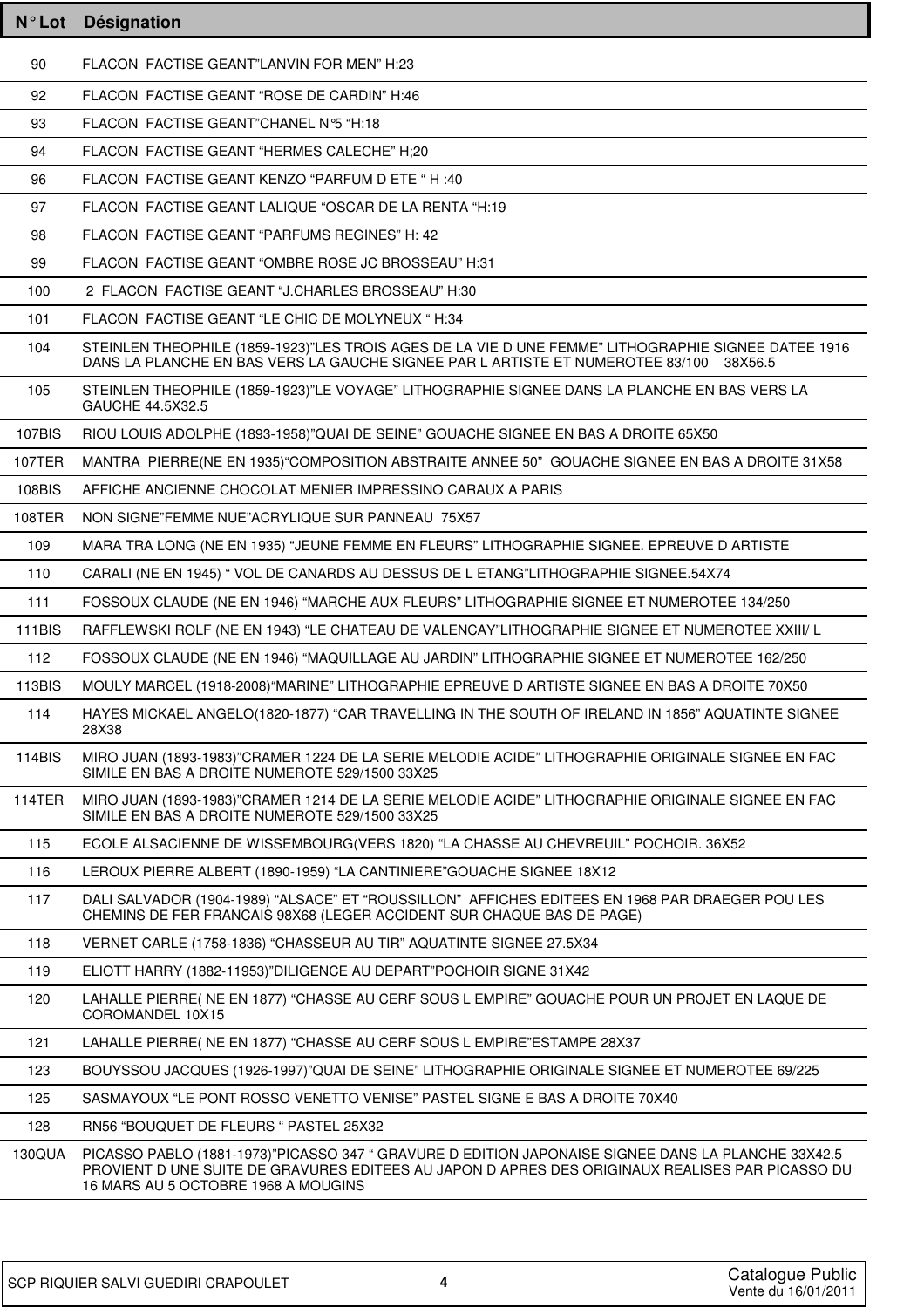| $N^{\circ}$ Lot | <b>Désignation</b>                                                                                                                                                                                                                                                                                                                                               |
|-----------------|------------------------------------------------------------------------------------------------------------------------------------------------------------------------------------------------------------------------------------------------------------------------------------------------------------------------------------------------------------------|
| 130TER          | PICASSO PABLO (1881-1973)"PICASSO 347 " GRAVURE D EDITION JAPONAISE SIGNEE DANS LA PLANCHE 33X42.5<br>PROVIENT D UNE SUITE DE GRAVURES EDITEES AU JAPON D APRES DES ORIGINAUX REALISES PAR PICASSO DU<br>16 MARS AU 5 OCTOBRE 1968 A MOUGINS                                                                                                                     |
| 131             | HELION JEAN"COMPOSITION" 1970, LITHOGRAPHIE ORIGINALE 47.5X58.5                                                                                                                                                                                                                                                                                                  |
| 131BIS          | PORTEFEUILLE 4 LITHOS SIGNEES RAFFLENSKI ET 4 LITHOS SIGNEES R.BONFORT SUR LES MONUMENTS DE<br>PARIS NOTRE DAME.PANTEHON.OPERA ET PLACE DU TERTRE                                                                                                                                                                                                                |
| 131D            | PORTEFEUILLE 5 LITHOS SIGNEES MOULOUDJI                                                                                                                                                                                                                                                                                                                          |
| 131E            | PORTEFEUILLE 3 BURINS SOURIS, PAON ET LAPIN SIGNES T. NOTTON                                                                                                                                                                                                                                                                                                     |
| 131F            | PORTEFEUILLE DE 3 LITHOGRAPHIES ORIGINALES SIGNEES M. JOUENNE 60X80                                                                                                                                                                                                                                                                                              |
| <b>131QUA</b>   | LITHOGRAPHIE SIGNEE VALDIE                                                                                                                                                                                                                                                                                                                                       |
| 131TER          | PORTEFEUILLE 5 CHATEAUX SIGNES RAFFLENSKI                                                                                                                                                                                                                                                                                                                        |
| 135BIS          | VENARD CLAUDE (1913-1999) "ABSTRAIT" LITHOGRAPHIE JUSTIFIE 18/75 SIGNEE EN BAS A DROITE 48X50                                                                                                                                                                                                                                                                    |
| 136             | DALI SALVADOR"TOUR DE FRANCE CYCLISTE"UNE DES 100 GRAVURE ORIGINALE SIGNEE DANS LE CUIVRE<br>25X33                                                                                                                                                                                                                                                               |
| 138             | DALI SALVADOR"LA DANSE DES JEUNES FILLES AUX FLEURS" 734/2000 DIAMETRE: 27                                                                                                                                                                                                                                                                                       |
| 139             | DALI SALVADOR DE LA SERIE "COLIBRI" 1972 "ATOMO" 42/300 LITHOGRAPHIE ORIGINALE<br>76X56                                                                                                                                                                                                                                                                          |
| 139BIS          | GEN PAUL (1895-1975)"NOTRE DAME"LITHOGRAPHIE NUMEROTEE 1158220 SIGNEE EN BAS A DROITE ET TITREE EN<br>BAS A GAUCHE 37.5X47                                                                                                                                                                                                                                       |
| 139QUA          | GEN PAUL (1895-1975)"LA PORTE DE SAINT DENIS"SERIGRAPHIE COULEURS SIGNEE EN BAS A DROITE TITREE ET<br>NUMEROTEE 115/220 EN BAS A GAUCHE 38X47                                                                                                                                                                                                                    |
| 140             | CALDER ALEXANDER "LES BALLONS" ESTAMPE ORIGINALE NON SIGNEE CAR REALISEE JUSTE AVANT SA MORT<br>75X60                                                                                                                                                                                                                                                            |
| 141             | PAIRE DE GRAVURES DEBUT 19° "BUSTE DE FEMME"                                                                                                                                                                                                                                                                                                                     |
| 142             | DE OLIVEIRA Jorge (Né en 1959) COMPOSITION ROUGE ET NOIRE AQUARELLE SUR PAPIER SIGNEE EN BAS A<br><b>DROITE 44.5X57.5</b>                                                                                                                                                                                                                                        |
| <b>142BIS</b>   | LP LAVOINE AQUARELLE MORET/LOING                                                                                                                                                                                                                                                                                                                                 |
| 142TER          | EVRARD Jacques "FLEURS A VUE RONDE "AQUARELLE                                                                                                                                                                                                                                                                                                                    |
| 143             | HERBO Fernand (1905-1995) "LE PONT DE CHARENTON, 1928" AQUARELLE SUR PAPIER BLEU SIGNEE SITUEE ET<br>DATEE 1928 EN BAS A GAUCHE 30X45                                                                                                                                                                                                                            |
| 144             | BARBIER ANDRE (1883-1970) VOILIER AU LARGE AQUARELLE SUR PAPIER CACHET DE LA SIGNATURE EN BAS A<br>GAUCHE 23X30.5                                                                                                                                                                                                                                                |
| 145             | BARBIER ANDRE (1883-1970) "LES FALAISES" AQUARELLE SUR PAPIER CACHET DE LA SIGNATURE EN BAS A<br>GAUCHE 23.5X30.5                                                                                                                                                                                                                                                |
| 146             | ROINON A (XXº)"PETITE FILLE A LA COLOMBE" AQUARELLE GOUACHEE SIGNEE ET DATEE 1880 21X15                                                                                                                                                                                                                                                                          |
| 147             | PERRAUX LIONEL(1871-?)" LA LETTRE D AMOUR" AQUARELLE SIGNEE 49X32                                                                                                                                                                                                                                                                                                |
| 148             | SPAHN VICTOR "VOILIER" GOUACHE SUR PAPIER                                                                                                                                                                                                                                                                                                                        |
| 149BIS          | FREDDISH "AMANDA" HUILE SUR TOILE SIGNEE EN BAS A GAUCHE 65X92                                                                                                                                                                                                                                                                                                   |
| 150BIS          | MESNAGER JEROME (NE EN 1961)"LA NUIT NOUS APPARTIENT 2010"ACRYLIQUE SUR TOILE SIGNEE ET DATEE EN<br>BAS A DROITE 29.5X 24                                                                                                                                                                                                                                        |
| 151BIS          | BUFFET BERNARD (1928-1999)"LION"ASSIETTE EN ARGENT MASSIF GRAVEE A L EAU FORTE PAR BERNARD<br>BUFFET EN 1976 SIGNEE AU MILIEU A GAUCHE TITREE EN HAUT AU MILIEU DIAMETRE 20cm. LE MEDAILLER PARIS<br>STERLING 1ER TITRE C 478                                                                                                                                    |
| 151TER          | DUFY RAOUL (1877-1953) "JETE DE FLEURS POUR BLANCHINI-FERIER" EMPREINTE SUR PAPIER PORTANT LE<br>CACHET DES INITIALS EN BAS A DROITE 22X32 SERA REPERTORIEE DANS LE CATALOGUE RAISONNE DES<br>PROJETS DE TISSUS DE RAOUL DUFY ACTUELLEMENT EN PREPARATION PAR FANNY GUILLON LAFAILLE.UN<br>CERTIFICAT ETABLI PAR FANNY GUILLON LAFAILLE SERA REMIS A L ACQUEREUR |
| 152             | KREMER RENE "LA PRINCESSE DU HIBOU" TECHINIQUE MIXTE SUR PAPIER SIGNE ET DATE EN BAS A DROITE 2007,<br>33.5x26 un certificat d'authenticité établi par l'artiste sera remis à l'acquéreur                                                                                                                                                                        |
| 152BIS          | LUBAROW RENEE (1923) "SANS TITRE" TECHNIQUE MIXTE NUMEROTEE 20/150 SIGNEE EN BAS A DROITE 17.5X13.5                                                                                                                                                                                                                                                              |
| 153             | BUSTE EMPEREUR ROMAIN EN MARBRE TAILLE                                                                                                                                                                                                                                                                                                                           |
| 154             | ECOLE MODERNE (XXº) "GRAND CHIEN DE CHASSE" BRONZE D EDITION MODERNE SOCLE EN MARBRE H:30 L: 40                                                                                                                                                                                                                                                                  |
|                 | Catalogue Public<br>5<br>SCP RIQUIER SALVI GUEDIRI CRAPOULET<br>Vente du 16/01/2011                                                                                                                                                                                                                                                                              |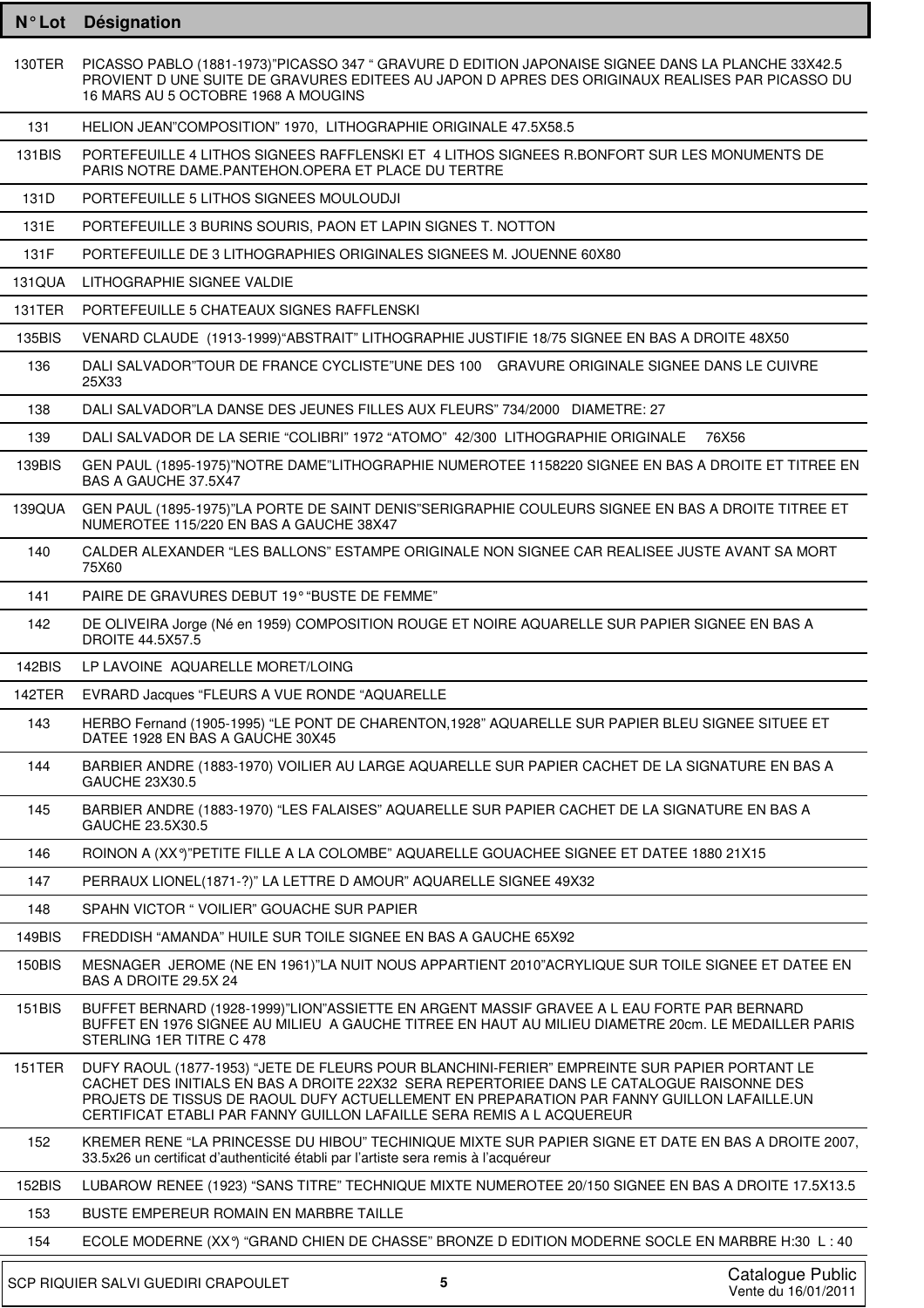| $N^{\circ}$ Lot | <b>Désignation</b>                                                                                                                                              |
|-----------------|-----------------------------------------------------------------------------------------------------------------------------------------------------------------|
| 155             | ECOLE MODERNE (XXº) "LIONNE ATTAQUANT UNE GAZELLE"BRONZE D EDITION MODERNE SUR SOCLE EN<br>MARBRE NOIR H:28.5 L:28.5                                            |
| 157BIS          | DESPOULAIN JEAN CLAUDE (NE EN 1950) 'TENDRESSE LOURS ET SES PETITS" PATINE MARRON NUMEROTEE 1/8<br>SIGNEE DESPOULAIN 19X30 FONDEUR SERRALHEIRO                  |
| 158             | MAILLIET MARIE(NEE EN 1947) "L EXERCICE"BRONZE A PATINE VERT FONCE SIGNE ET NUMEROTE 2/8 CIRE<br>PERDUE H.25 L:26.5                                             |
| 159             | SEGUI Antonio (1934) "Têtes de généraux". Huile sur toile                                                                                                       |
| 160             | BEAUFILS Jean-Luc(Né en 1953)"NU AU PALMIERS"GOUACHE SUR PAPIER SIGNEE EN BAS A GAUCHE 63.5X48.5                                                                |
| 161             | BEAUFILS Jean Luc (Né en 1953) "HOMME CUBISTE AU BANDEAU" GOUACHE SUR PAPIER MAROUFLE SUR TOILE<br>SIGNEE EN BAS A DROITE 65X50                                 |
| 161BIS          | MARANGIO CARLO (NE EN 1936) "COMPOSITION" GOUACHE SIGNEE EN BAS A DROITE 62.2X48                                                                                |
| 162             | RAYA SORKINE Alain (Né en 1936) "LA JOIE SUR LA SEINE A PARIS)<br>HUILE SUR TOILE SIGNEE EN BAS A DROITE CONTRESIGNEE ET TITREE AU DOS 30X30                    |
| 163             | FRANCAIS Anne (1909-1995) "CANNES LES COULEURS DU COMMENCEMENT DE L'ETE" HUILE SUR TOILE SIGNEE EN<br>BAS A DROITE CONTRESIGNEE ET TITREE AU DOS 38X46          |
| 163BIS          | FRANCKY BOY (Né en 1954) 169, 2008 ACRYLIQUE SUR TOILE SIGNEE DATEE ET TITREE EN BAS A DROITE 2008<br>65X54                                                     |
| 164             | GEN-PAUL (1895-1975) "TAUROMACHIE"AQUARELLE GOUACHEE SUR PAPIER.SIGNEE EN HAUT A DROITE 49X63.5                                                                 |
| 164BIS          | GEN-PAUL (1895-1975) "LA COURSE DE CHEVAUX" DESSIN A L ENCRE SUR PAPIER SIGNE EN BAS A GAUCHE<br>24.5X28                                                        |
| 165             | ESBACH Paul (1881-1961) "PAYSAGE DE NEIGE"HUILE SUR TOILE CACHET DE LA SIGNATURE EN BAS A DROITE<br>50X100                                                      |
| 166             | QUOST Ernest (1844-1931)"BOUQUET DE ROSES" HUILE SUR TOILE SIGNEE EN BAS A DROITE 61X50 PIECE AU DOS                                                            |
| 167             | DESVARREUX Raymond (1876-1961) "L'HALLALI"HUILE SUR TOILE SIGNEE EN BAS A GAUCHE 50X100 QUELQUES<br><b>RESTAURATIONS</b>                                        |
| 168             | PASTOUR Louis (1876-1948) "ANEMONES ET MIMOSA" HUILE SUR TOILE SIGNEE EN BAS A GAUCHE 46X55                                                                     |
| 169             | PECHAUBES Eugène (1890-1967) "LA COURSE DE CHEVAUX" HUILE SUR TOILE SIGNEE EN BAS A DROITE 46X55                                                                |
| 169BIS          | LAVAL FERNAND(1886- ANNEE 1950) "BOUQUET DE FLEURS" HUILE SUR TOILE SIGNEE ET DATEE EN BAS A<br>GAUCHE 50X61                                                    |
| 169QUA          | PAVLOVOSKY "HOMMAGE A POLIAKOFF" HUILLE SUR TOILE SIGNEE EN BAS A GAUCHE 60 X73                                                                                 |
| 169TER          | GERARD LYDIE (NE EN 1920) "COMPOSITION ABSTRAITE" HUILE SUR TOILE SIGNEE AU CENTRE 75X55                                                                        |
| 171             | POZIER JACINTHE (1844-1915) "LE VERGER" HUILE SUR TOILE SIGNEE EN BAS A DROITE 38.5X55                                                                          |
| 172             | MAHE JOSEPH (XXème SIECLE)"INTERIEUR JAPONAIS HUILE SUR TOILE SIGNEE EN BAS A DROITE 47X78                                                                      |
| 173             | LAVIGNAC ALFRED "PAYSAGE MEDITERRANEEN" HUILE SUR TOILE SIGNEE EN BAS A DROITE 73X54                                                                            |
| 174             | MARANGIO CARLO(NE EN 1936)"COMPOSITION SUR FOND ROSE" HUILE SUR TOILE SIGNEE ET DATEE 70 EN BAS A<br>DROITE 73X92                                               |
| 174BIS          | FELIX MURNOT "HALTE SOUS LES ARBRES" HUILE SUR PANNEAU                                                                                                          |
| <b>174TER</b>   | HENRI STENN "VILLAGE DE CHARENTES" HUILLE SUR PANNEAU                                                                                                           |
| 175             | POUSTYNNIKOFF ALEXANDRE (NE EN 1942) "MONTMARTRE MAISON CATHERINE PLACE DU TERTRE" HULE SUR<br>TOILE SIGNEE EN BAS A DROITE CONTRESIGNEE ET TITREE AU DOS 46X55 |
| 175BIS          | CASSAGNE Armand th. (1823-1907) "PAYSAGE D ISERE" HUILE SUR TOILE SIGNEE EN BAS A GAUCHE QUELQUES<br>RESTAURATIONS 38X46                                        |
| 176             | HARTER "PORTRAIT DE JEUNE FEMME AU PORTE CIGARETTE HUILE SUR TOILE SIGNEE EN HAUT A DROITE<br>65.5X50                                                           |
| 177             | GAZI IG (1900-1975) "MONTMARTE PLACE DU CALVAIRE"AQUARELLE GOUACHEE SUR PAPIER SIGNEE EN BAS A<br>DROITE SITUEE EN BAS A GAUCHE 32X36                           |
| 177BIS          | FAUBERT JEAN (NE EN 1946)"JEUNE MUSICIENNE"AQUARELLE SUR PAPIER SIGNE EN HAUT A DROITE 27X25                                                                    |
| 178             | BONAMICI MARIO (NE EN 1912)"JEUNE FEMME A LA ROBE "HUILE SUR ISOREL SIGNEE EN BAS A DROITE 65X54                                                                |
| 179             | MOISSET RAYMOND (1906-1994)"LE MORVAN 1942" HUILE SUR TOILE SIGNEE EN BAS A GAUCHE CONTRESIGNEE<br>TITREE ET DATEE AU DOS 50X65                                 |
|                 |                                                                                                                                                                 |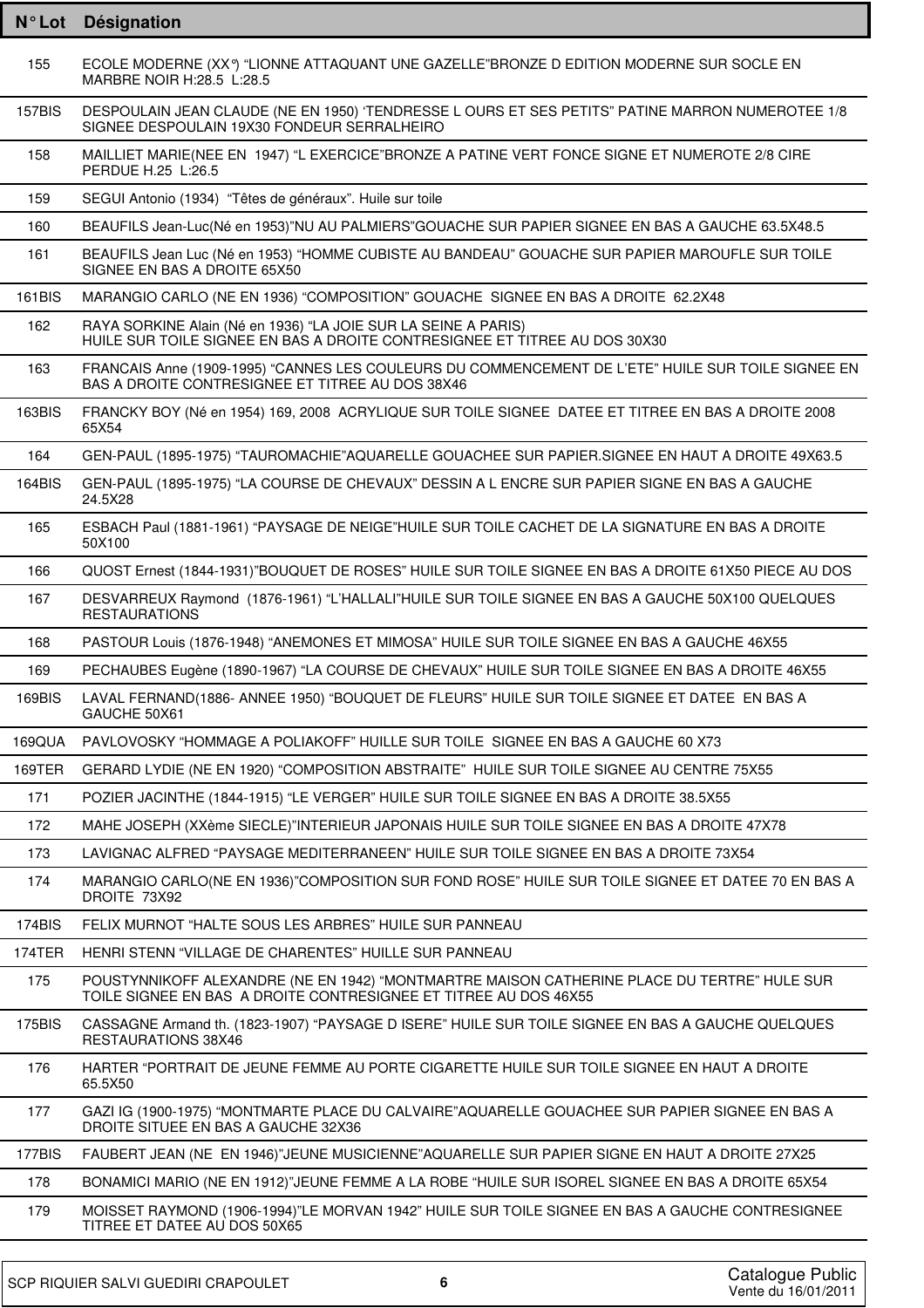| $N^{\circ}$ Lot | Désignation                                                                                                                                                                                                                                                                                             |
|-----------------|---------------------------------------------------------------------------------------------------------------------------------------------------------------------------------------------------------------------------------------------------------------------------------------------------------|
| <b>180BIS</b>   | SAINT ALBAN (NE EN 1921) "GUIGUETTE NOGENT SUR MARNE" HUILE SUR TOILE SIGNEE EN BAS A DROITE 81X65                                                                                                                                                                                                      |
| 181             | BUFFON "OISEAUX" 2 GRAVURES 19°                                                                                                                                                                                                                                                                         |
| 182             | TROIS HUILES SUR TOILE LIBREMENT INSPIREES DE BOTERO                                                                                                                                                                                                                                                    |
| 183BIS          | HONNORAT LILLIE (XVIIII-XX) "BOUQUET DE FLEURS" HUILE SUR TOILE SIGNEE EN BAS A DROITE 51X73 PETITE<br><b>RESTAURATION</b>                                                                                                                                                                              |
| 184BIS          | MEGUIN Regine"Côtes rocheuses"Huile sur toile 38x61cm                                                                                                                                                                                                                                                   |
| 184TER          | GENTA ALBERT(1901-1989) "DANSSEUSE"HUILE SUR TOILE SIGNEE EN BAS A DROITE 45X56                                                                                                                                                                                                                         |
| 185             | BESNARD RENE (XXº) "MOULIN SUR LA SEVRE" HUILE SUR TOILE 51X76                                                                                                                                                                                                                                          |
| 186             | FERRANDON(XXº)"PARIS LE PONT D AUSTERLITZ"HUILE SUR TOILE 55X34                                                                                                                                                                                                                                         |
| 187             | SALOMON LE TROPEZIEN (XXº) "LES MARTIGUES" HUILE SUR TOILE SIGNEE 27X35                                                                                                                                                                                                                                 |
| 188             | COPPAN (XXº)"LES ARBRES PRES DE LETANG" HUILE SUR ISOREL SIGNE 35X25                                                                                                                                                                                                                                    |
| 189             | MARCEUL(XXº)"LA FERME" HUILE SUR TOILE SIGNE 33X41                                                                                                                                                                                                                                                      |
| 190             | MISHKINE OLGA "GERANIUMS" HUILE SUR TOILE SIGNE EN BAS A GAUCHE 61X50                                                                                                                                                                                                                                   |
| 191             | PAILLOT " NATURE MORTE"HUILE SUR TOILE SIGNE EN BAS A DROITE 65X54                                                                                                                                                                                                                                      |
| <b>191BIS</b>   | LOUBIERES "BOUQUETS ANEMONES" HUILE SUR TOILE                                                                                                                                                                                                                                                           |
| 192             | FOURNIER JEAN BAPTISTE " ELEGANTE AU BIBI" HUILE SUR TOILE SIGNE EN BAS A GAUCHE 35X27                                                                                                                                                                                                                  |
| 193             | FOURNIER JEAN BAPTISTE "ELEGANTE UN JOUR AUX COURSES"HUILE SUR TOILE SIGNE EN BAS A DROITE 35X27                                                                                                                                                                                                        |
| <b>193BIS</b>   | GOGOIS (NE EN 1935) "VUE VILLE" HUILE SUR TOILE SIGNEE EN BAS A DROITE ET DATEE 1970 70X70                                                                                                                                                                                                              |
| 196             | BASKA "LA NATURE MORTE AUX POIVRONS" ACRYLIQUE SUR TOILE 61X50                                                                                                                                                                                                                                          |
| <b>198BIS</b>   | HUCHET URBAIN(NE EN 1930) "LES BOUQUINISTES"ACRYLIQUE SUR PANNEAU SIGNE EN BAS A DROITE 27X35                                                                                                                                                                                                           |
| 199             | BASKA "INTERIEUR AUX CITRONS ET A LA SOUPIERE" ACRYLIQUE SUR TOILE 81X60                                                                                                                                                                                                                                |
| 199BIS          | BASKA"LA TABLE DE JEUX"ACRYLIQUE SUR TOILE 64X53                                                                                                                                                                                                                                                        |
| 199TER          | BASKA"CHAMBRE AVEC VUE" ACRYLIQUE SUR TOILE 91X73                                                                                                                                                                                                                                                       |
| 200             | DUVAL " PAYSAGE RIVIERE" HUILE SUR TOILE 55X38                                                                                                                                                                                                                                                          |
| 201             | DUVAL "SOUS BOIS" HUILE SUR TOILE 55X38                                                                                                                                                                                                                                                                 |
| 202             | Un billard CHEVILLOTTE modèle CONCORDE Prestige Chêne clair Mixte (Américain et Français)<br>Taille 2,60 m<br>Drap Bleu Royal<br>Plateau Table en 3 parties en chêne<br>Accessoires : queues, 1 jeu de billes US, 1 jeu de billes Français, un triangle, craies, angles adaptables pour le jeu Français |
| 204             | ANGES XVII <sup>o</sup>                                                                                                                                                                                                                                                                                 |
| 205             | <b>BOIS XVIII</b> °                                                                                                                                                                                                                                                                                     |
| 206             | <b>BOISERIE XVII<sup>°</sup></b>                                                                                                                                                                                                                                                                        |
| 207             | PAIRE D ENCOIGNURES MURALE EN BOIS SCULPTE ET POLYCHROME AVEC ANGES XVIII° H:125CM                                                                                                                                                                                                                      |
| 208             | PAIRE D ANGES XVIII <sup>°</sup>                                                                                                                                                                                                                                                                        |
| 209             | MIROIR FIN XVIII°AVEC ATTRIBUTS DE GLOIRE                                                                                                                                                                                                                                                               |
| 210             | 1 GRAND MIROIR XVIIII <sup>°</sup>                                                                                                                                                                                                                                                                      |
| 211             | 1 CONSOLE EN BOIS NATUREL AVEC TETES D ANGES ANNEE 20/40                                                                                                                                                                                                                                                |
| 212             | PETITE CONSOLE FORME CORNICHE                                                                                                                                                                                                                                                                           |
| 213             | BOIS RECTANGULAIRE AVEC FLEURS EPOQUE 1900                                                                                                                                                                                                                                                              |

CONSOLE DORE DESSUS MARBRE AVEC URNE ET GUILANDE DE FLEURS

1 PETITE VITRIEN EN 2 PARTIES EPOQUE 1900

1 BIBLIOTHEQUE (PEINTE)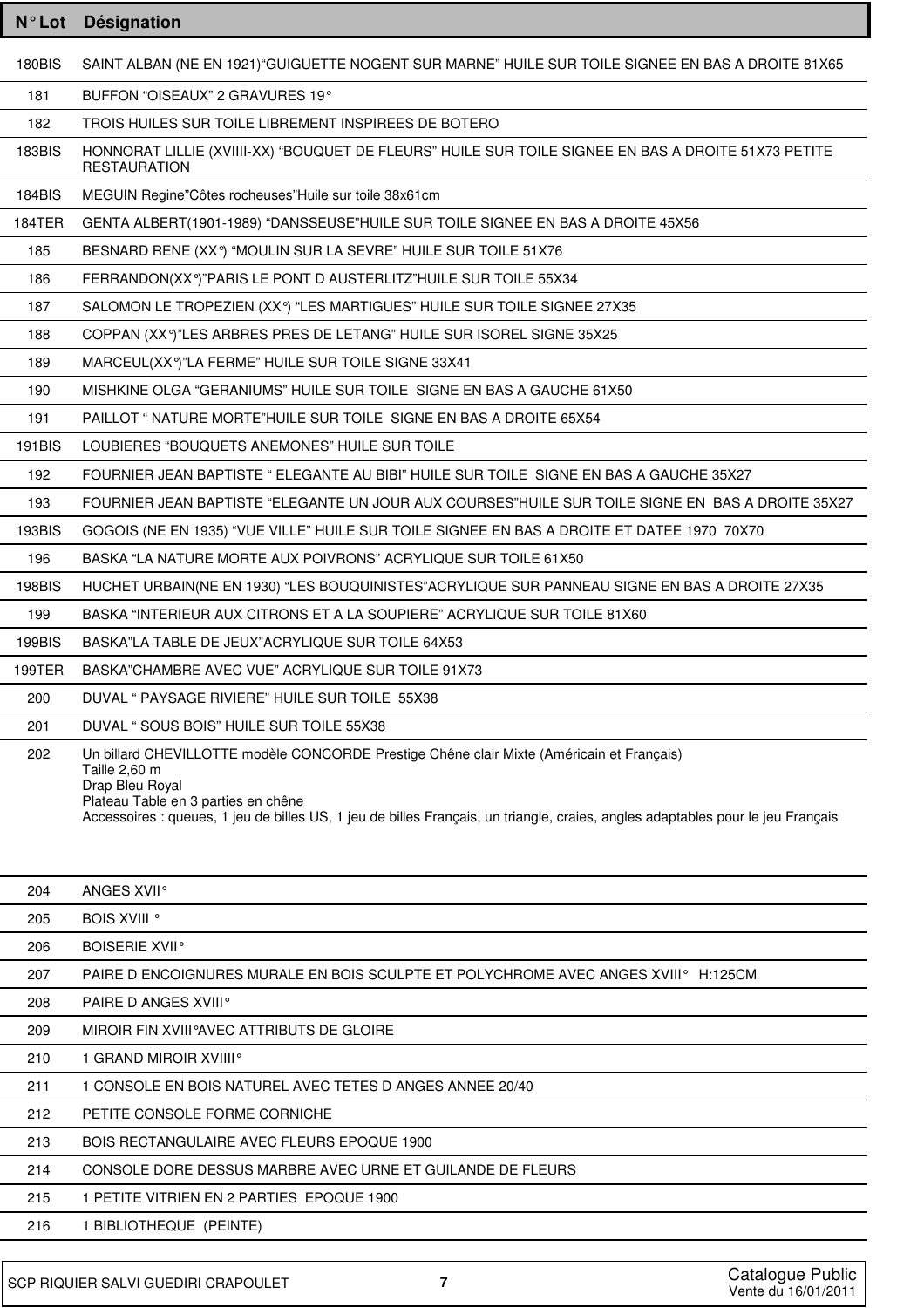| <b>N°Lot</b>  | Désignation                                                                                                                |
|---------------|----------------------------------------------------------------------------------------------------------------------------|
| 217           | 1 COMMODE PEINTE FIN 19°                                                                                                   |
| 218           | 1 COMMODE BLANCHE ANNEE 60                                                                                                 |
| 219           | Table années 70 avec plateau en verre fumé. H. 72. Diam: 1.10.                                                             |
| 220           | 3 tables gigogne                                                                                                           |
| 221           | 1 buffet rustique noyer 2 portes 2 tiroirs                                                                                 |
| 222           | 1 commode d'époque Louis XVI acajou dessus marbre noir                                                                     |
| 223           | 1 bonnetière en chêne porte vitrée                                                                                         |
| 224           | 1 buffet 2 coprs Louis Philippe en merisier                                                                                |
| 225           | 1 cabinet hollandais avec scène de paysage                                                                                 |
| 226           | 1 secrétaire abattant époque restauration rechampi gris                                                                    |
| 227           | 1 bonheur du jour en noyer                                                                                                 |
| 229           | 1 travailleuse N III en marqueterie                                                                                        |
| 230           | 1 buffet 4 portes rechampi blanc                                                                                           |
| 231           | 1 vaissellier Louis XV en noyer                                                                                            |
| 232           | 1 petite commode rechampi beige et verte                                                                                   |
| 233           | MEUBLE ENFILADE ATTRIBUE A JULES LELEU"                                                                                    |
| 237           | 1 TABLE PLIANTE                                                                                                            |
| 238           | 1 FAUTEUIL CLUB + 1 REPOSE PIED                                                                                            |
| 239           | PENDULE ANCIENNE 19°                                                                                                       |
| 240           | 1 CONSOLE DEMI-LUNE DOREE A LA FEUILLE DE CUIVRE                                                                           |
| 241           | 1 COMMODE 3 TIROIRS DESSUS MARBRE NOIR                                                                                     |
| 242           | 1 TABLE BASSE DESSUS BOIS PATINE BLANC CASSE                                                                               |
| 243           | 1 GUERIDON PLATEAU ROND                                                                                                    |
| 243BIS        | <b>BIBLIOTHEQUE</b>                                                                                                        |
| 244           | 1 CANAPE L. XV TISSU BLEU ET DORE                                                                                          |
| 244BIS        | UN BUFFET CAMPAGNARD                                                                                                       |
| 245           | 1 CONSOLE DOREE DEMI LUNE DESSUS BOIS AVEC ACCIDENT                                                                        |
| 245BIS        | UN CANAPE ECOSSAIS TROIS PERSONNES                                                                                         |
| 246           | Commode acajou 6 tiroirs style L. XV dessus marbre gris noir                                                               |
| 246BIS        | UN CANAPE DEUX PERSONNES                                                                                                   |
| 247           | 1 CANAPE 2 PLACES STYLE L. XV TISSU A FLEURS BEIGE                                                                         |
| 248           | 1 COMMODE 3 TIROIRS MARBRE BEIGE POIGNEES DOREES                                                                           |
| 249           | 1 COMMODE DEMI-LUNE 3 TIROIRS                                                                                              |
| 250           | 1 COFFRE SCULPTE BOIS CLAIR                                                                                                |
| 251           | TABLE BASSE DE SALON ET MEUBLE TV BOIS ET VERRE 1,27 M DE LARGE - 2 ETAGERES VITREES - PRIX PUBLIC<br>279 EUROS EXPO N°200 |
| 252           | 1 ARMOIRE ANCIENNE PROVINCIALE FERRURE METAL                                                                               |
| 253           | 1 ARMOIRE BOIS DE ROSE                                                                                                     |
| 254           | 1 TABLE RUSTIQUE+RALLONGE+6 CHAISES CANNEES DONT 1 ACCIDENT+ENFILADE RUSTIQUE 4 PORTES 4<br><b>TIROIRS</b>                 |
| <b>254BIS</b> | <b>ENFILADE 4 PORTES 4 TIROIRS</b>                                                                                         |
| 255           | PETITE ETAGERE BOIS                                                                                                        |
| 256           | 1 FAUTEUIL CRAPEAU VELOURS ROUGE                                                                                           |
|               |                                                                                                                            |